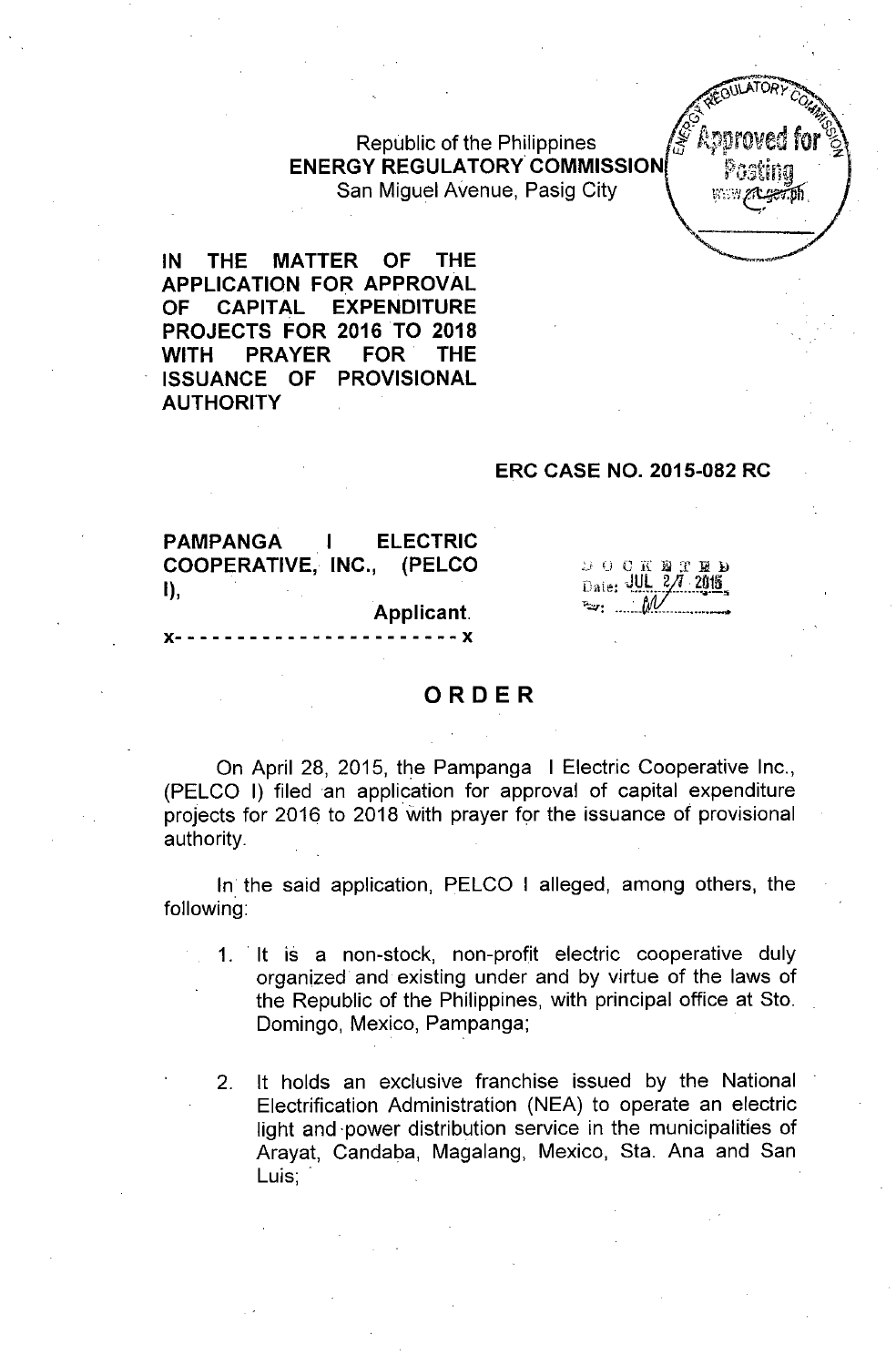- 3. Pursuant to the Commission's Resolution No. 26, Series of 2009, and other pertinent rules and regulations, the instant application is filed for the approval of its CAPEX projects for the years 2016-2018;
- 4. In compliance with the Commission's rules, it states clearly the description of each project and attaches relevant documents to support the following requirements: a) Project Code, b) Project Type, c) Project Category, d) Project Title, e) Project Cost, f) Project Duration; g) Project Description, h) Project Justification, i) Technical Analysis, j) Economic Analysis, k) Annexes, and I) Project Financing Plan;
- 5. Its proposed capital projects to be are as follows:

| <b>A. NETWORK PROJECTS</b> |                                                                                                                     |               |  |  |
|----------------------------|---------------------------------------------------------------------------------------------------------------------|---------------|--|--|
| Code                       | <b>Project Title</b>                                                                                                | Cost          |  |  |
| <b>NP01</b>                | Uprating of Plaza Luma substation from 10<br>MVA to 20 MVA                                                          | 19,034,954.40 |  |  |
| <b>NP02</b>                | Restoration of San Isidro Substation                                                                                | 6,161,505.00  |  |  |
| <b>NP03</b>                | Rehabilitation and Upgrading of the following<br><b>Substation Switchgears:</b><br>a. Sta. Monica<br>b. San Nicolas | 5,487,428.80  |  |  |
| NP <sub>04</sub>           | <b>Rehabilitation of Old Lines:</b><br>a. Group 1<br>b. Group 2<br>c. Group 3                                       | 42,390,372.07 |  |  |
|                            | Subtotal                                                                                                            | 73,074,260.27 |  |  |

| A. OTHER NETWORK PROJECTS |                                                     |               |  |
|---------------------------|-----------------------------------------------------|---------------|--|
| ONP1                      | <b>Distribution Transformers</b>                    | 17,109,000.00 |  |
| ONP <sub>2</sub>          | <b>Service Drops</b>                                | 4,433,760.00  |  |
| ONP3                      | Add-ons (KWH Meters for New Customer<br>Connection) | 8,433,580.00  |  |
| ONP4                      | <b>Back-up Protections</b>                          | 3,750,000.00  |  |
|                           | Subtotal                                            | 33,726,340.00 |  |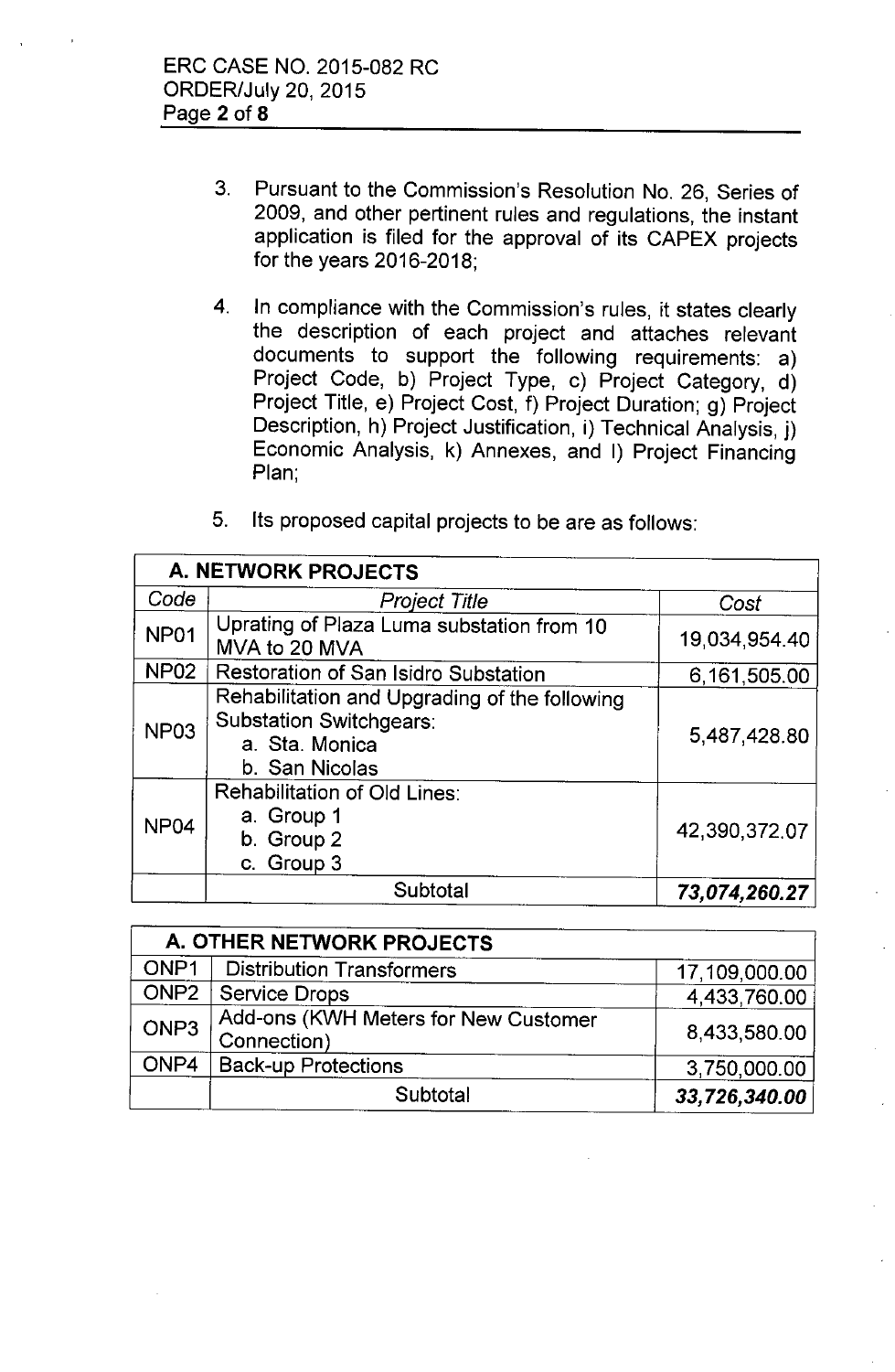| A. NON-NETWORK PROJECTS |                                                                                                            |                   |  |
|-------------------------|------------------------------------------------------------------------------------------------------------|-------------------|--|
| NNP01                   | Construction of Multi-Purpose Building that<br>houses Fitness and Health Gym, Library and<br>Museum        | 3,064,739.91      |  |
| NNP <sub>02</sub>       | Construction of Covered Parking Area for<br><b>Service Vehicles</b>                                        | 1,626,225.96      |  |
| NNP03                   | <b>Construction of Wash Area and Public</b><br>Restrooms                                                   | 849,434.14        |  |
| NNP04                   | Renovation of Warehouse Building, IT Repair<br>Room, Lineman's Quarter and Meter Shop                      | 1,141,968.71      |  |
| NNP <sub>05</sub>       | Construction of Pole Storage Yard and Service<br>Roads                                                     | 2,216,126.80      |  |
| NNP06                   | <b>Construction of Fuel Refilling Station</b>                                                              | 1,071,499.18      |  |
| NNP07                   | Acquisition of Transportation Service Vehicles                                                             | 95,232,000.00     |  |
| NNP08                   | <b>Acquisition of Mobile Bunk House</b>                                                                    | 2,250,000.00      |  |
| NNP09                   | Acquisition of Electronic Meter Standard and<br><b>Phantom Load</b>                                        | 1,200,000.00      |  |
| <b>NNP10</b>            | Acquisition of Distribution System Application<br>Software (DSAS) - Simulation and Reliability<br>Analyses | 660,000.00        |  |
| NNP11                   | Acquisition of Daylight Ultraviolet Imaging<br>Camera                                                      | 4,000,000.00      |  |
|                         | Subtotal                                                                                                   | 113,311,994.70    |  |
|                         | <b>GRAND TOTAL</b>                                                                                         | 220, 112, 594. 97 |  |

- 6. Its capital expenditure projects are necessary for effective operation and maintenance of the distribution system of in order to provide safe, efficient, reliable, least-cost and quality electric services to consumers;
- 7. Its capital expenditure projects are in compliance with the Philippine Grid Code (PGC), the Philippine Distribution Code (PDC), the latest edition of the Philippine Electrical Code (PEC), the provisions of Republic Act No. 9136 and the implementing guidelines on capital expenditure projects;
- 8. It is consistent with the Distribution Development Plan that was submitted to the Department of Energy (DOE);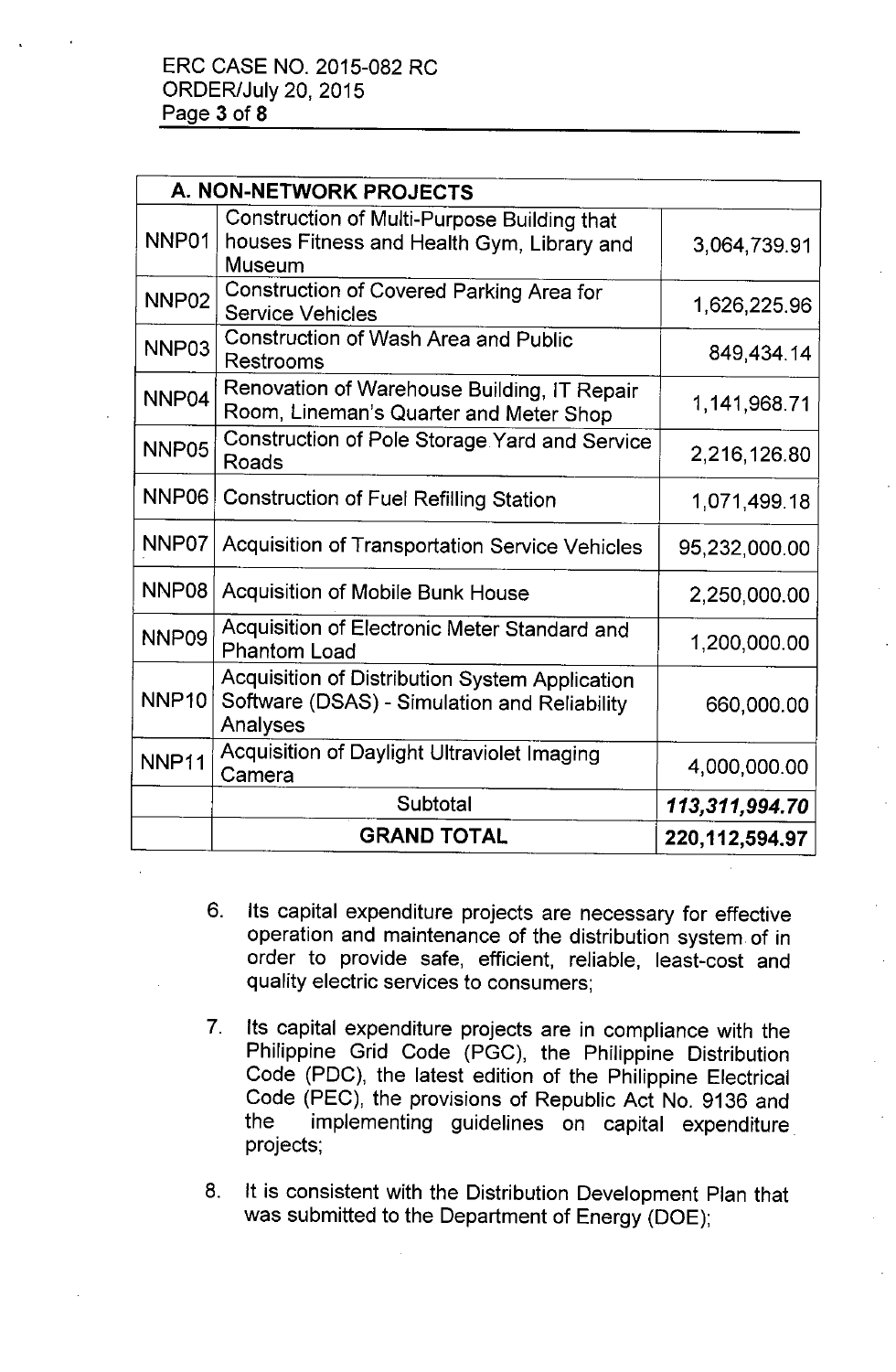- 9. Its proposed capital expenditure projects will be financed through the Re-investment Fund for Sustainable Capex (RFSC) and the Internally Generated Fund (IGF);
- 10. It assures that there will be no increase in the current approved RFSC rate of PO.2964; and
- 11. It prays that the Commission issue a provisional authority pending trial on the merits, and approve, after notice and hearing, the instant application and render judgment making provisional approval permanent.

Finding the said application sufficient in form and substance with the required fees having been paid, the same is hereby set for jurisdictional hearing, expository presentation, pre-trial conference and evidentiary hearing on September 4, 2015 (Friday) at ten o'clock in the morning (10:00 A.M.) at PELCO I main office, Sto. Domingo, Mexico, Pampanga.

PELCO I is hereby directed to cause the publication of the attached Notice of Public Hearing, at its own expense, twice (2x) for two (2) successive weeks in two (2) newspapers of general circulations in the Philippines, with the date of the last publication to be made not later than ten (10) days before the date of the scheduled initial hearing. It is also directed to inform the consumers, by any other means available and appropriate, of the filing of the instant application, its reasons therefor, and of the scheduled hearing thereon.

Let copies of the application, this Order and the attached Notice of Public Hearing be furnished the Office of the Solicitor General (OSG), the Commission on Audit (COA), and the Committees on Energy of both Houses of Congress. They are hereby requested, if they so desire, to send their duly authorized representatives at the scheduled hearing.

Likewise, let copies of this Order and the attached Notice of Public Hearing be furnished the Offices of the Governor and Municipal Mayors within the franchise area of PELCO I for appropriate posting thereof on their respective bulletin boards.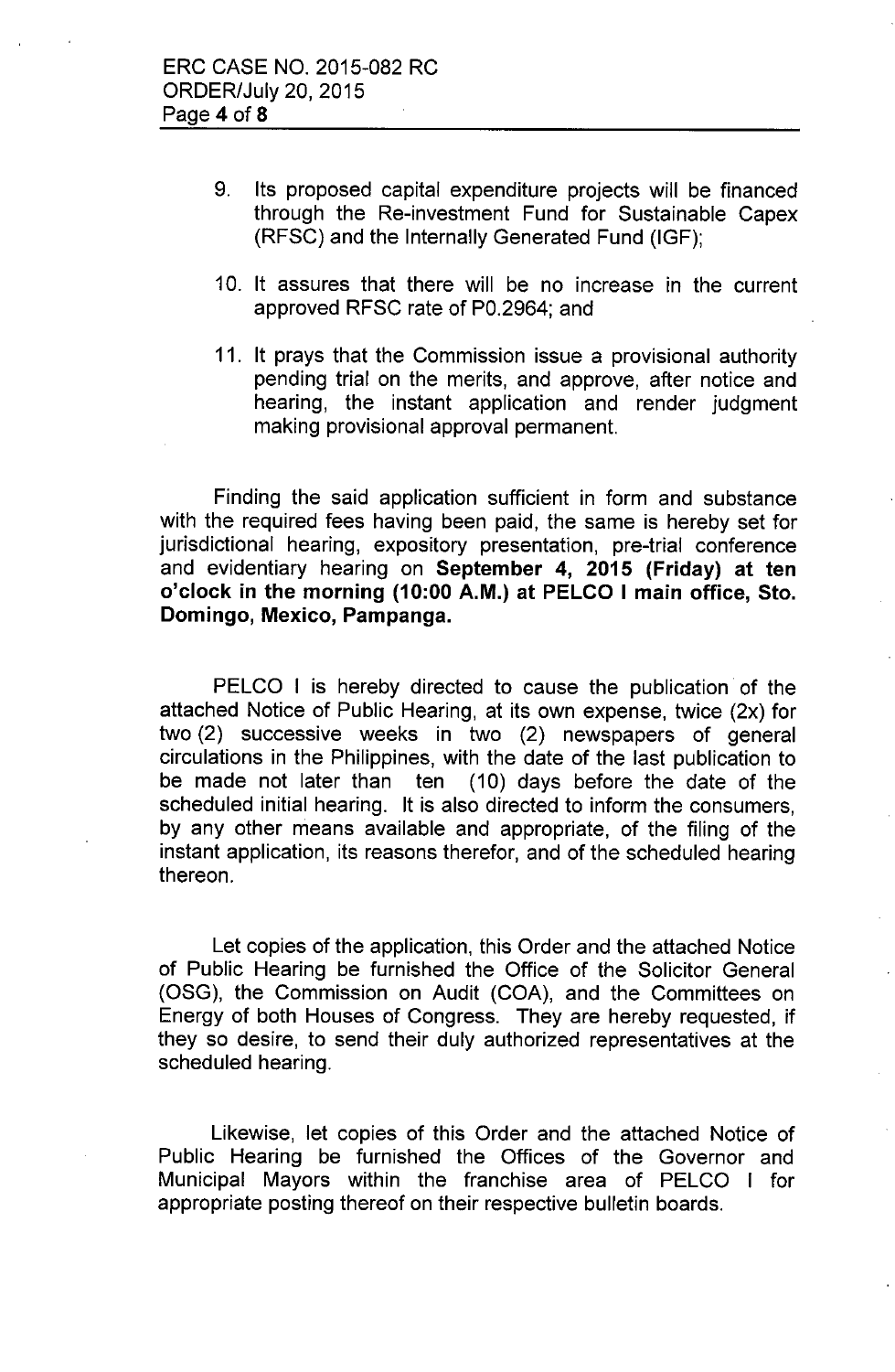PELCO I is hereby directed to furnish all those making requests therefor with copies of the application and its attachments, subject to reimbursement of reasonable photocopying costs.

On the date of the initial hearing, PELCO I must submit to the Commission its written Compliance with the invigibitional Commission its written Compliance with the jurisdictional requirements attaching therewith, methodically arranged and duly marked, the evidences on the actual posting and publication of the Notice of Public Hearing consisting of certifications issued to that *effect,* signed by the afore-mentioned Governor and Mayors or their duly authorized representatives, bearing the seals of their offices, and the affidavits of the Editors or Business Managers of the newspapers where the said Notice of Public Hearing were published together with the complete issues of the said newspapers, and such other proofs of compliance with the requirements of the Commission.

PELCO I and all interested parties are directed to submit, at least five (5) days before the date of initial hearing and pre-trial conference, their respective Pre-trial Briefs containing, among others:

- a) A summary of admitted facts and proposed stipulation of facts;
- b) The issues to be tried or resolved;
- c) The documents or exhibits to be presented, stating the purposes and proposed markings therefore; and
- d) The number and names of the witnesses, with their written testimonies in an individual affidavit form, to be attached to the Pre-trial Brief.

Failure of PELCO I to submit the required Pre-trial Brief and Judicial Affidavits of its witnesses within the prescribed period shall be a ground for cancellation of the scheduled hearing, and the resetting of which shall be six (6) months from said date of cancellation.

As part of the pre-trial conference, PELCO I must also be prepared to make an expository presentation of its application, aided by whatever communication medium that it may deem appropriate for the purpose, in order to put in plain words and explain, for the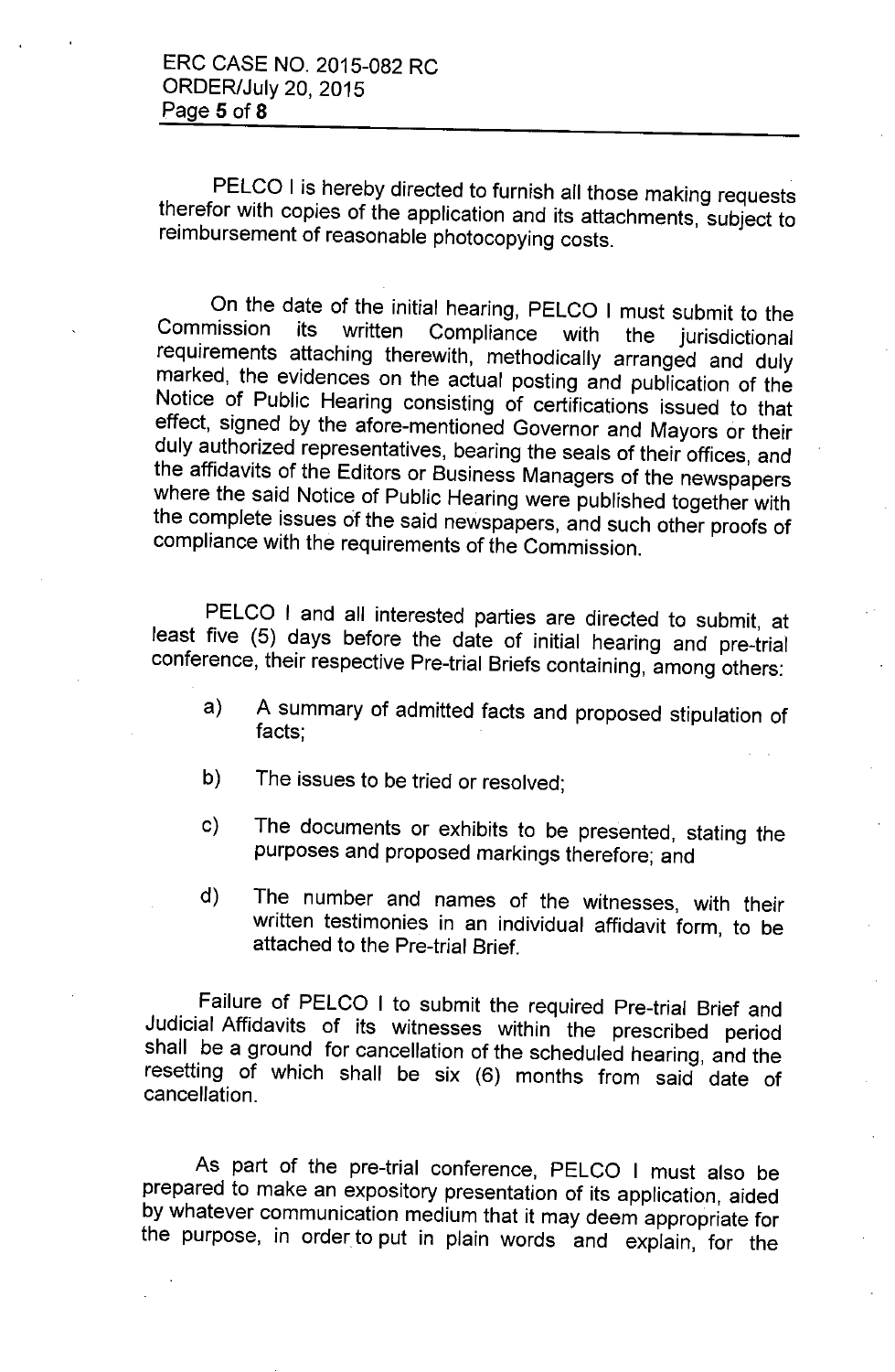ERC CASE NO. 2015-082 RC ORDER/July 20,2015 Page 6 of **8**

benefit of the consumers and other concerned parties, what the application is all about and the reasons and justifications being cited in support thereof.

**SO ORDERED.**

Pasig City, July 20, 2015.

## FOR AND BY AUTHORITY OF **THE** COMMISSION:

ALFREDOG. NON Officer-in-Charge and Commissioner

 $\overline{A}$ 

mtco/GLO/NJStCapex/2015-082 RCPELCOLinitialORD.doc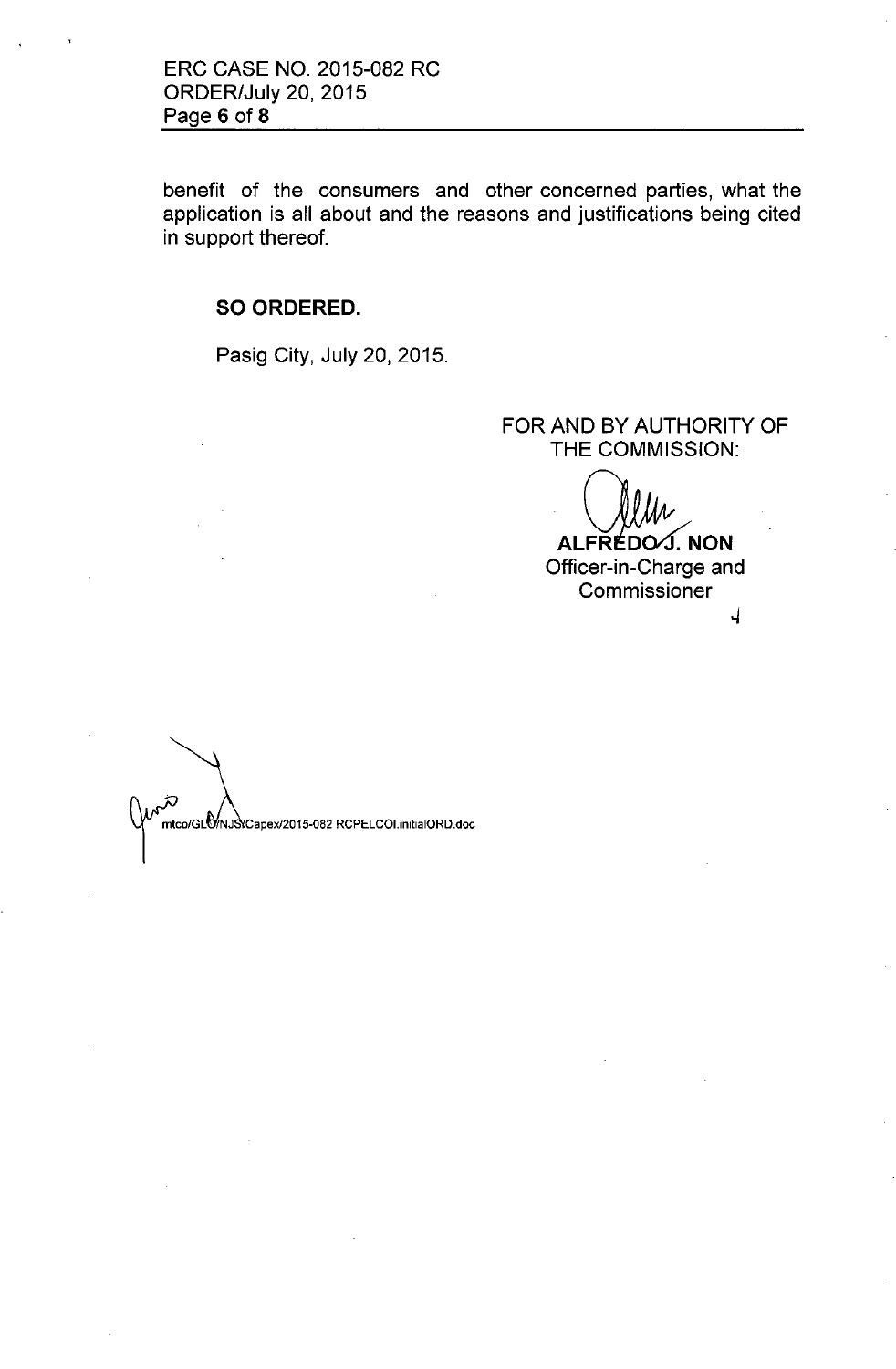Copy Furnished:

1. Atty. ARNIDO O. INUMERABLE Counsel for Applicant PELCO I 405 Elisa Street, U.E. Village, Cainta, Rizal

2. THE OFFICE OF THE SOLICITOR GENERAL 234 Amorsolo Street, Legaspi Village, Makati City Metro Manila

# 3. THE COMMISSION ON AUDIT Don Mariano Marcos Avenue Diliman, Quezon City, Metro Manila

# 4. THE COMMITTEE ON ENERGY House of the Senate GSIS Building, Roxas Blvd., Pasay City, Metro Manila

#### 5. THE COMMITTEE ON ENERGY House of Representatives Batasan Hills, Quezon City, Metro Manila

# 6. PAMPANGA I ELECTRIC COOPERATIVE, INC. (PELCO I)

Attention: ENGR. LOLIANO E. ALLAS General Manager

Sto. Domingo, Pampanga

- 7. Office of the President of PCCI Philippine Chamber of Commerce and Industry (PCCI) 3<sup>rd</sup> Floor, ECC Building, Sen. Gil Puyat Avenue Makati City
- 8. Office of the Municipal Mayor Municipality of Arayat Province of Pampanga
- 9. Office of the Municipal Mayor Municipality of Candaba Province of Pampanga
- 10. Office of the Municipal Mayor Municipality of Magalang Province of Pampanga